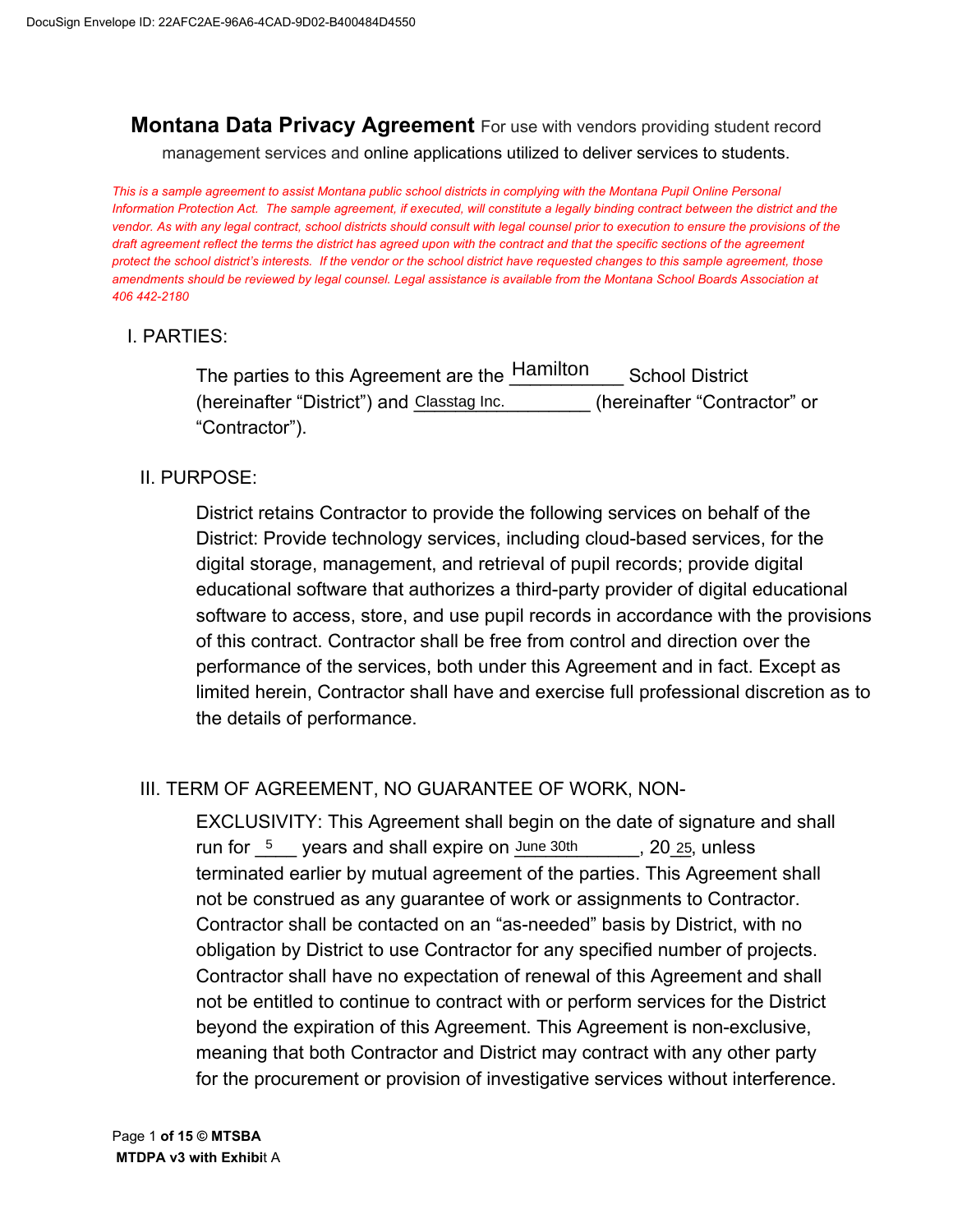#### IV. DEFINITIONS:

"Data" include all Personally Identifiable Information ("PII") and other nonpublic information including protected information as defined by Montana law. Data include, but are not limited to, student data, metadata, and user content.

Protected information may be created or provided by a pupil, or the pupil's parent or legal guardian, to an operator in the course of the pupil's, parent's, or legal guardian's use of the operator's K-12 online application or created or provided by an employee or agent of a school district to an operator in the course of the employee's or agent's use of the operator's K-12 online application; or gathered by an operator through the operator's K-12 online application. The term "protected information" includes but is not limited to:

(i) information in the pupil's educational record or e-mail messages;

(ii) first and last name, home address, telephone number, e-mail address, or other information that allows physical or online contact;

(iii) discipline records, test results, special education data, juvenile dependency records, grades, or evaluations;

- (iv) criminal, medical, or health records;
- (v) social security number;
- (vi) biometric information;
- (vii) disability;
- (viii) socioeconomic information;
- (ix) food purchases;
- (x) political affiliation;
- (xi) religious information; or

(xii) text messages, documents, pupil identifiers, search activity, photos,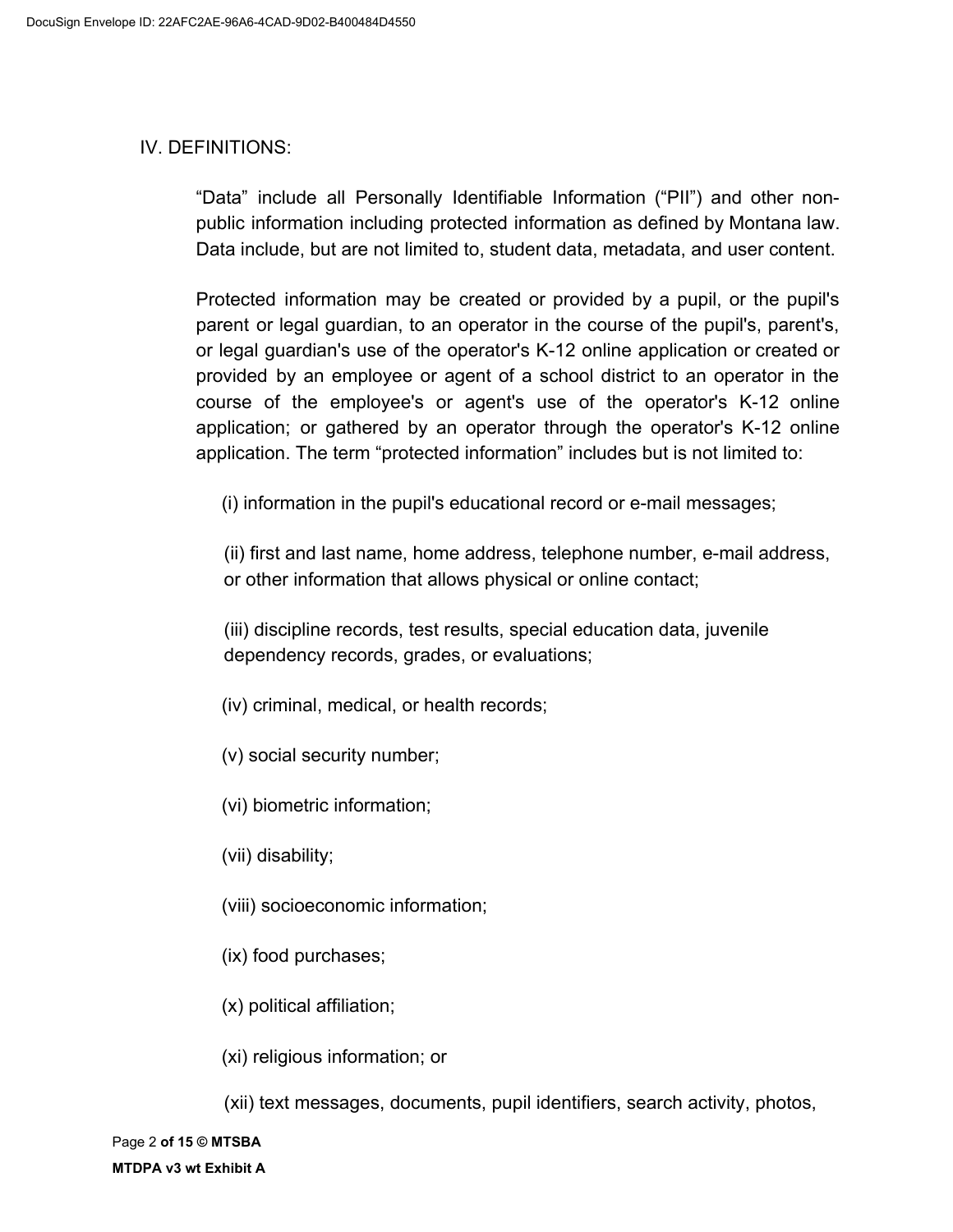voice recordings, or geolocation information.

"Confidential Information" means information, not generally known, and proprietary to the Contractor or the School District or to a third party for whom the Contractor or the School District is performing work, including, without limitation, information concerning any patents or trade secrets, confidential or secret designs, processes, formulae, source codes, plans, devices or material, research and development, proprietary software, analysis, techniques, materials or designs (whether or not patented or patentable), directly or indirectly useful in any aspect of the business of the Contractor or the School District. Confidential Information includes all information which Contractor or the School District acquires or becomes acquainted with during the period of this Agreement, whether developed by Contractor, the School District or others, which Contractor or the School District has a reasonable basis to believe to be Confidential, such as data that is personally identifiable to an individual student and information within the definition of "Education Record." The parties agree that the following will be treated as "Confidential Information": (i) all database information ("Data") provided by or on behalf of the School District to Contractor; (ii) all information provided by Contractor to the School District pertaining to the Services; (iii) all information which is labeled as such in writing and prominently marked as "Confidential," "Proprietary" or words of similar meaning by either party; or (iv) business information of a party which a reasonable person would understand under the circumstances to be confidential.

# V. WORK PRODUCT – OWNERSHIP:

Unless otherwise noted in this agreement, all work product completed in whole or in part under this Agreement, including but not limited to records, reports, documents, pleadings, exhibits and other materials related to this Agreement and/or obtained or prepared by, or supplied to Contractor in connection with the performance of the services contracted for herein shall be confidential, shall not be discussed or otherwise disseminated by Contractor without the authorization of District, and shall remain the exclusive property of District. Contractor shall return all such work product to District upon termination or expiration of this Agreement. Contractor further agrees to supply a copy of all documents prepared or maintained in an electronic format to District in such electronic format.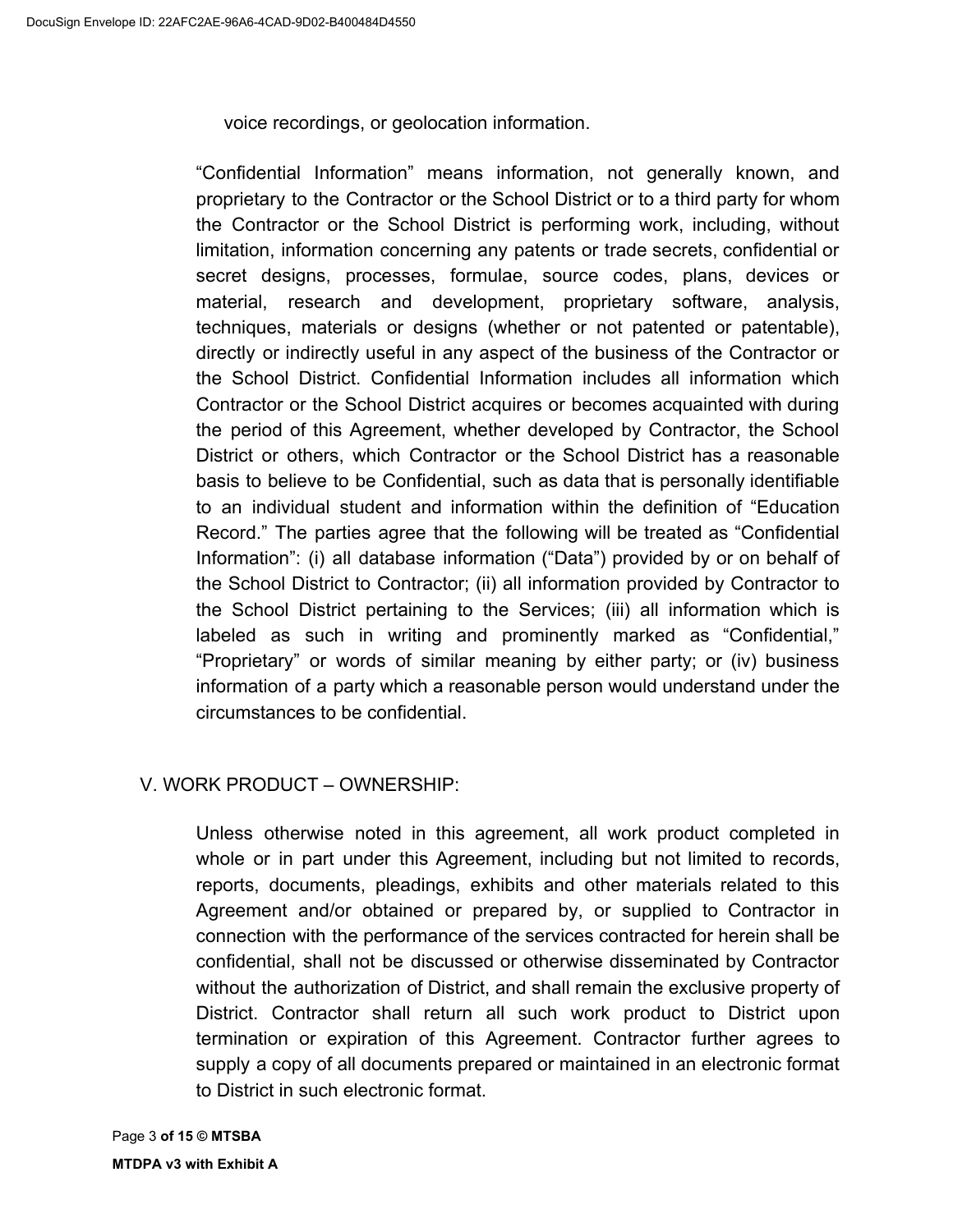Nothing contained in this Agreement or inferable from this Agreement shall be deemed or construed to: 1) make Contractor the agent, servant or employee of the School District; or 2) create any partnership, joint venture, or other association between the School District and Contractor. Any direction or instruction by the School District or any of its authorized representatives in respect of the work shall relate to the results the School District desires to obtain from the work, and shall in no way affect Contractor's or OPERATOR's independent status.

Contractor shall not use the image or likeness of the School District's buildings or the School District's official logo or emblem and any other trademark, service mark, or copyrighted or otherwise protected information of the School District, without the School District's prior written consent. Contractor shall not have any authority to advertise or claim that the School District endorses Contractor's or OPERATOR's services, without the School District's prior written consent.

# VI. MONTANA PUPIL ONLINE PERSONAL INFORMATION PROTECTION ACT

In accordance with the Montana Pupil Online Personal Information Protection Act, pupil records continue to be the property of and under the control of the school district. Contractor is prohibited from using any information in pupil records for any purpose other than those required or specifically permitted by this Agreement. Contactor is specifically prohibited from using personally identifiable information in pupil records to engage in targeted advertising.

By executing this Agreement, Contractor certifies that pupil records will not be retained or available upon completion of the terms of the Agreement. Upon completion of this Agreement, Contractor will provide written certification to the School District pupil records are no longer held, possessed or otherwise available to Contractor or its employees, agents, or subcontractors. This requirement does not apply to pupil-generated content if a pupil chooses to establish or maintain an account with the third party for the purpose of storing that content.

Parents, guardians and eligible pupils have the right to inspect the personal information held by the Contractor. Parents, guardians, or pupils should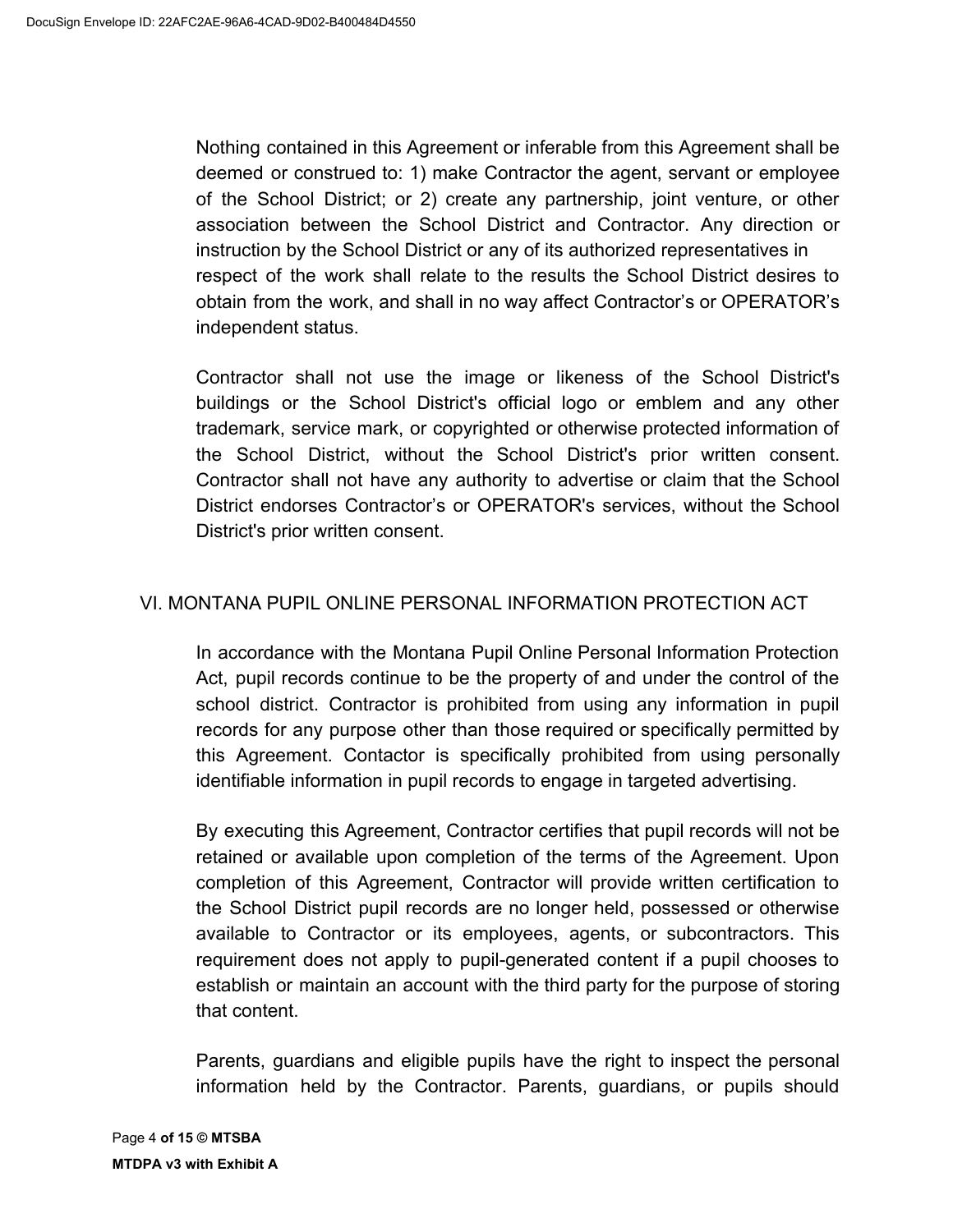submit to the school principal written request identifying the information they wish to inspect. The principal will make arrangements for access and notify the requesting party of the time and place the information may be inspected. Contractor will cooperate with the School District to accommodate any inspection request. The rights contained in this section are denied to any person against whom an order of protection has been entered concerning a student.

 Parents/guardians or eligible pupils may ask the School District to amend a personal information held by the Contractor they believe is inaccurate, misleading, irrelevant, or improper. They should write the school principal clearly identifying the part of the record they want changed and specify the reason. Contractor will cooperate with the School District to accommodate any amendment request.

 parent(s)/guardian(s) or eligible student, the District will notify the parent(s)/guardian(s) or eligible pupil of the decision and advise him or her of their right to a hearing regarding the request for amendment. Additional information regarding the hearing procedures will be provided to the If the District decides not to amend the record as requested by the parent(s)/guardian(s) or eligible student when notified of the right to a hearing.

 Parents/guardians or eligible pupils may ask the School District to transfer possession of personal information held by the Contractor to the pupil. Parents, guardians, or pupils should submit to the school principal written request identifying the information they wish to transfer. Contractor will cooperate with the School District to accommodate any transfer request including providing options by which a pupil may transfer pupil-generated content to a pupil's personal account.

 ensure the security and confidentiality of pupil records. By signing this agreement, Contractor certifies that designated employees have completed training in pupil information security and confidentiality. Documentation of this Contractor designates \_\_\_\_\_\_\_\_, as the primary employees responsible to training including its scope, duration, and date of completion will be provided to the School District upon request. Compliance with this requirement does not, in itself, absolve the third party of liability in the event of an unauthorized disclosure of pupil records.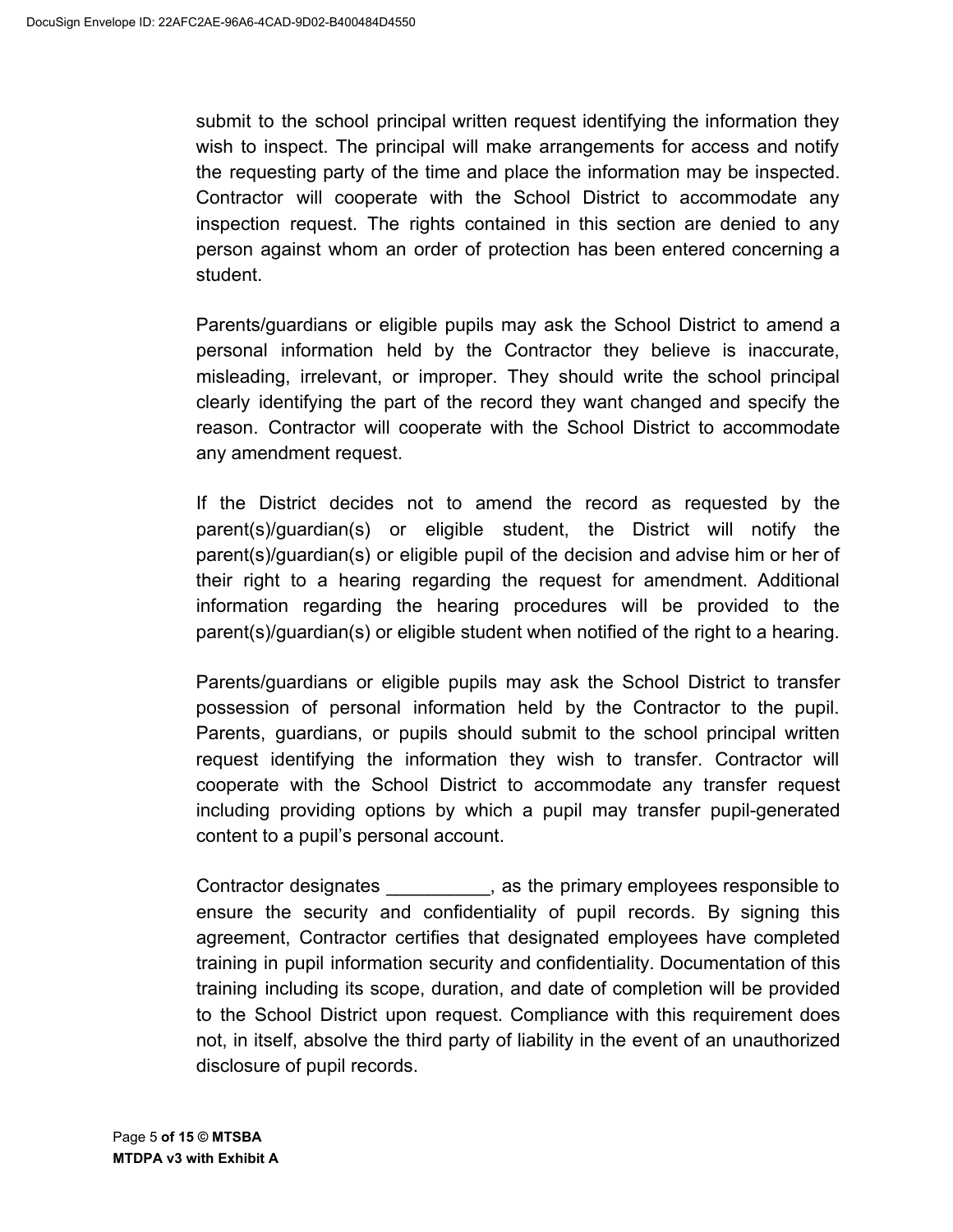Contractor will immediately provide written notification to the School District of any unauthorized disclosure of pupil information. Contract will coordinate with the School District to notify the parent, legal guardian, or pupil affected by an unauthorized disclosure of the pupil's records.

### VII. CONFIDENTIALITY SAFEGUARDS:

Contractor will collect and use the School District's Data only for the purpose of fulfilling its duties and providing services under this Agreement, and for improving services under this Agreement.

If Contractor will have access to "education records" as defined under the Family Educational Rights and Privacy Act (FERPA) (34 CFR Part 99), the Contractor acknowledges that for the purpose of this Agreement it will be designated as a 'school official' with 'legitimate educational interests' and will use the data only for the purpose of fulfilling its duties under this Agreement. Contractor agrees to indemnify and hold harmless the Board of Trustees of the School District for any damages or costs, including reasonable attorney's fees, which arise out of any gross negligence or willful misconduct by Contractor, its agents and employees concerning its FERPA obligations under this section.

In performing services under this Agreement, Contractor and the School District may be exposed to and will be required to use certain "Confidential Information", as defined below. Contractor and the School District along with their employees, agents or representatives will not, use, directly or indirectly, such Confidential Information for purposes other than the purposes outlined in this Agreement.

Any Confidential Information acquired or received by either party (the "Recipient") in the course of this Agreement will not be disclosed or transferred to any person or entity other than to employees of a party and, as to Contractor, for the purpose of performing its obligations under this Agreement. Confidential Information received under this Agreement will be treated with the same degree of care and security as each party uses with respect to its own Confidential Information, but not less than a reasonable degree of care. The parties agree to use Confidential Information only for the purpose of performance of this Agreement and to make no copies except as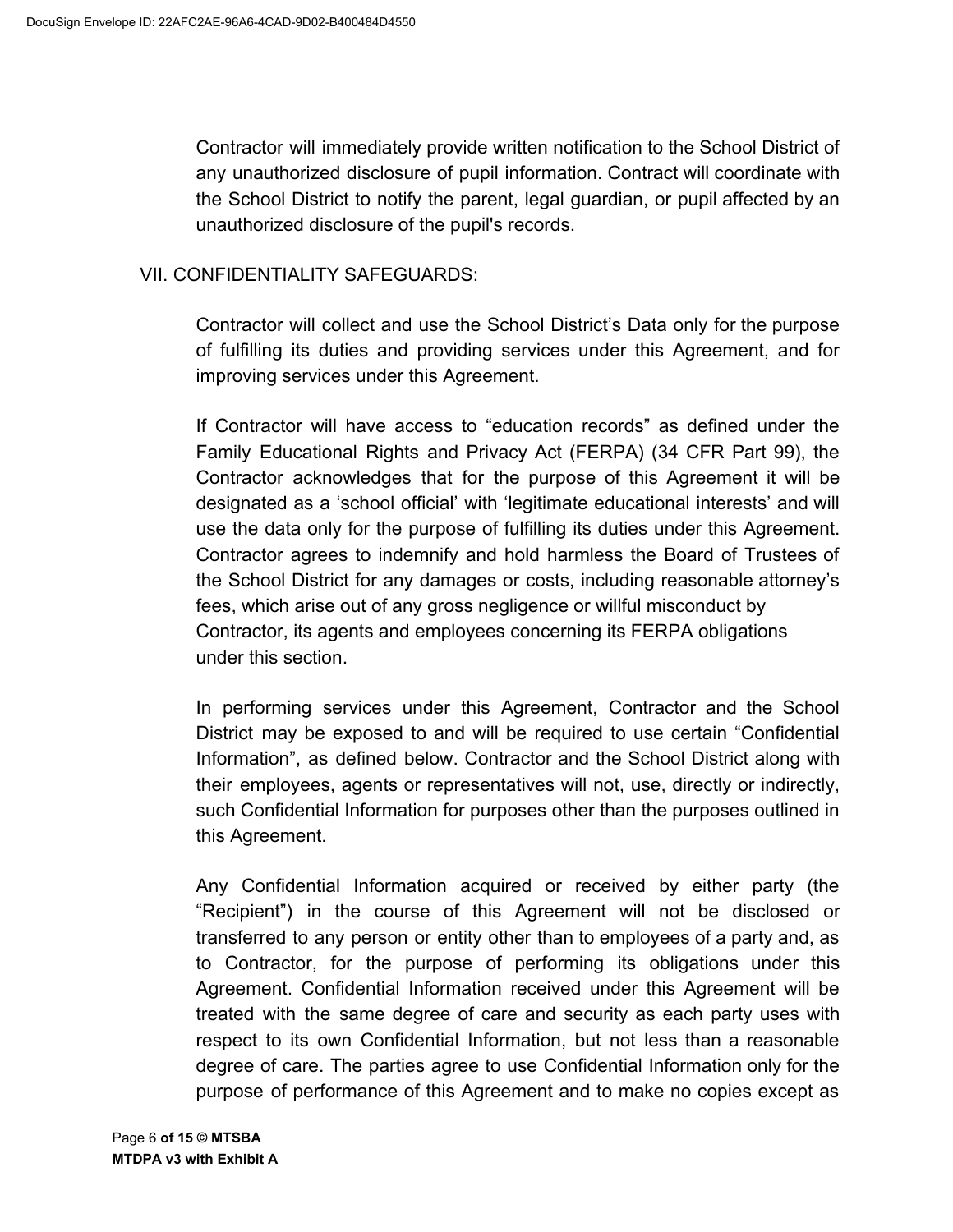necessary for performance of this Agreement. Any such confidential information and copies thereof made by a party, or any representative of a party, shall be completely and promptly destroyed at the conclusion of contract performance subject to this Agreement

Upon termination or completion of the Services hereunder, upon request of the School District, Contractor will delete the School District's Confidential Information as housed in the Contractor production database(s), provided that Contractor may maintain archival copies for audit purposes and dispute resolution purposes and Contractor may retain copies of Confidential Information on back-up media in which such Data is co-resident with other employment and income data. Contractor shall remain under its contractual obligation of confidentiality and security to the School District and such obligations shall survive termination of the Agreement. This Section shall survive the termination of this Agreement.

Contractor may use de-identified Data for product development, research, or other internal purposes. De-identified Data will have all direct and indirect personal identifiers removed. This includes, but is not limited to, name, ID numbers, date of birth, demographic information, location information, and school ID. Furthermore, Contractor agrees not to attempt to re-identify deidentified Data.

Contractor is prohibited from mining the School District's Data for any purposes other than those agreed to by the parties. Data mining or scanning of user content for the purpose of advertising or marketing to students or their parents is prohibited. Any and all forms of advertisement, directed towards children, parents, guardians, or District Employees will be strictly prohibited unless allowed with express written consent of the District. Contractor shall not use information to amass a profile about a pupil, except in furtherance of K-12 school purposes. Operators shall not sell a pupil's information to unauthorized third parties.

Contractor will not change how School District Data are collected, used, or shared under the terms of this Agreement in any way without advance notice to the School District. This Agreement is the entire agreement between the School District (including all District end users) and the Contractor. All other agreements or understandings, whether electronic, click-through, verbal or in writing, with District Employees or other End Users shall be null and void.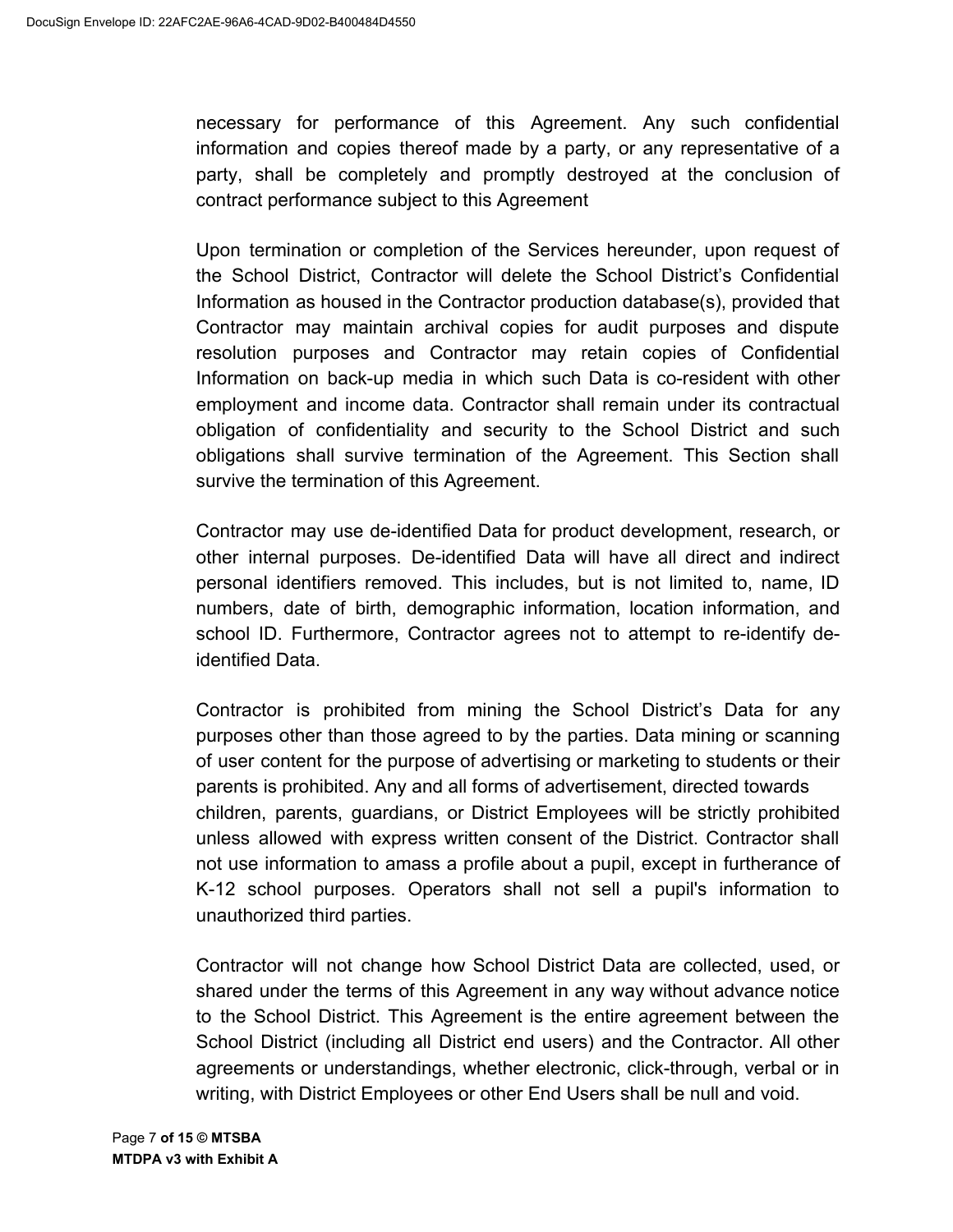Contractor will not share School District data, with or disclose it to any third party, except to affiliated subcontractors, agents, or third-party service providers of the Contractor, without prior specific and informed written consent of the School District, except as required by law. Contractor will not post School District or specific student data to any searchable or publicly viewable website. Contractor shall not disclose protected information unless the disclosure is made in accordance with School District policy, state or federal law, or with parent consent. Contractor shall implement and maintain reasonable security procedures and practices appropriate to the nature of the protected information and safeguard that information from unauthorized access, destruction, use, modification, or disclosure in accordance with School District policy and this Agreement.

School District Data will not be stored outside of the United States without prior, specific and informed written consent from the School District.

All goods, products, materials, documents, reports, writings, video images, photographs, papers and intellectual property of any nature including software or computer images prepared by the Contractor (or subcontractors) for the School District or from School District-provided material will not be disclosed to any other person or entity and remains the property of the school system. All student-produced work remains the property of the school system or that eligible student. The Contractor has a limited, nonexclusive license to the data described herein solely for the purpose of performing its obligations as outlined in the Agreement. This Agreement does not give Contractor any rights, implied or otherwise, to Data, content, or intellectual property, except as expressly stated in the Agreement, including any right to sell or trade Data.

Except as otherwise expressly prohibited by law, the Contractor will immediately notify the School District of any subpoenas, warrants, or other legal orders, demands or requests, including Audits, and governmental requests and demands, received by the Contractor seeking School District Data. If the School District receives a similar request, the Contractor will promptly supply the School District with copies of records or information required by the School District to respond.

Contractor will store and process School District Data in accordance with industry best practices. This includes appropriate administrative, physical,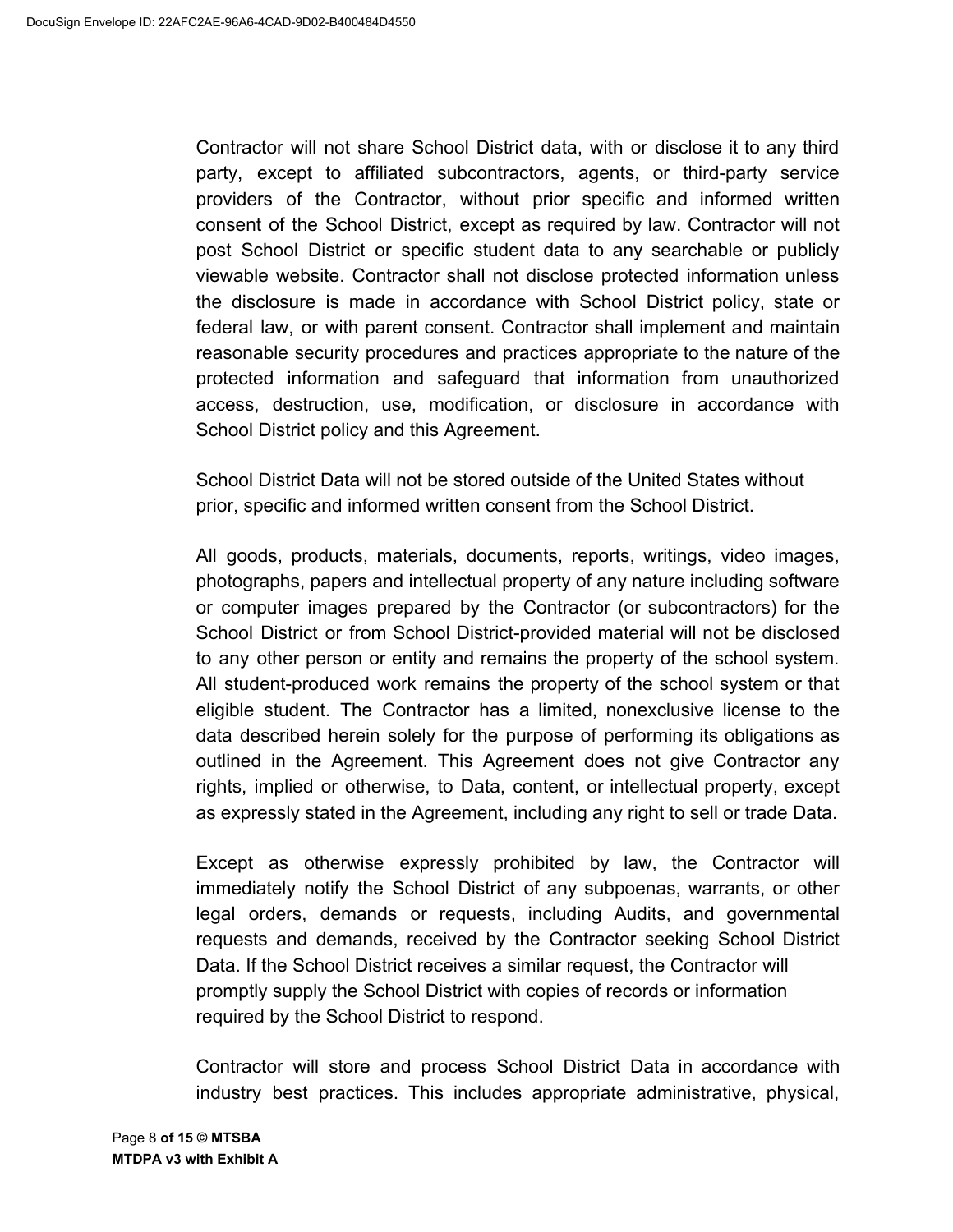and technical safeguards to: 1) ensure the security and confidentiality of PII and Confidential Information; 2) protect against any anticipated threats or hazards to the security or integrity of Confidential Information; 3) protect against unauthorized access to or use of Confidential Information that could result in substantial harm or inconvenience to any customer or to any School District employee and/or student; and 4) dispose of PII and Confidential Information in a secure manner.

### VIII. DATA BREACHES:

 practicable, however no later than forty-eight (48) hours, after Contractor has either actual or constructive knowledge of a breach which affects the School District's Data (an "Incident") unless it is determined by law enforcement that have actual or constructive knowledge of an Incident if Contractor actually facts or circumstances, whether acts or omissions, for its belief that an Incident has occurred. The notification required by this section shall be made as soon as commercially practicable after the law enforcement agency determines that notification will not impede or compromise the investigation. applicable law provided however, that such cooperation shall not result in or cause an undue delay to remediation of the Incident. Contractor shall Contractor's or OPERATOR's expense. In the event of an Incident, Contractor shall, at its sole cost and expense, restore the Confidential Information, to as close its original state as practical, including, without limitation any and all Data, and institute appropriate measures to prevent any recurrence of the problem as soon as is commercially practicable. Contractor shall notify the School District in writing as soon as commercially such notification would impede or delay their investigation. Contractor shall knows there has been an Incident or if Contractor has reasonable basis in Contractor shall cooperate with law enforcement in accordance with promptly take appropriate action to mitigate such risk or potential problem at

 Contractor will conduct periodic risk assessments and remediate any identified security vulnerabilities in a timely manner. Contractor will also have a written incident response plan, to include prompt notification of the District in the event of a security or privacy incident, as well as best practices for responding to a breach of PII.

IX. LEGAL COMPLIANCE AND NON-DISCRIMINATION: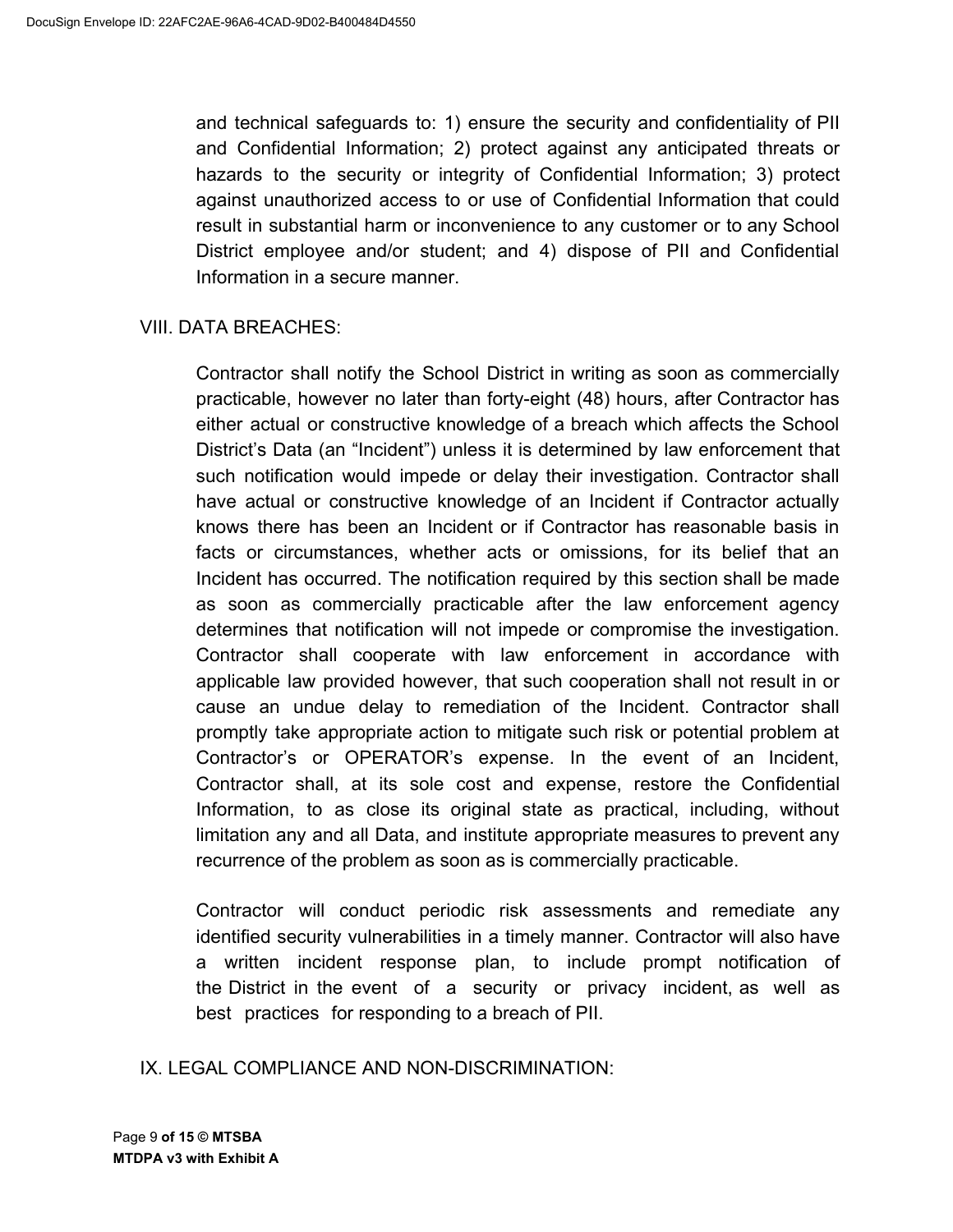All services provided by Contractor under this Agreement will be completed in accordance with state and federal law and School District Policy. Copies of School District Policies are available upon request. The parties specifically agree to collaborate in the enforcement and compliance with the Family Educational Rights and Privacy Act.

All employees hired by Contractor to perform services under this Agreement shall be hired by Contractor on the basis of merit and qualifications to perform the duties necessitated by the requirements of this Agreement. Such qualifications are those abilities of an applicant for employment genuinely related to competent and satisfactory performance of Contractor's obligations under this Agreement. Contractor agrees and warrants that Contractor's hiring practices related to employees performing services under this Agreement, as well as Contractor's practices related to promotion, retention, compensation, and other terms, conditions or privileges of employment, shall be nondiscriminatory, and such hiring, promotion, retention, and general employment practices shall not be based upon race, color, religion, creed, political ideas, sex, age, marital status, physical or mental disability, or national origin.

# X. EMPLOYEE REQUIREMENTS:

All employees of Contractor performing labor under this Agreement that have unsupervised access to students, including Contractor in the event that Contractor personally performs labor under this Agreement, shall be subjected to a name-based and fingerprint criminal background investigation conducted by an appropriate law enforcement agency. Contractor shall provide to the District the results of such investigation for each employee (including Contractor) prior to any such employee performing any services under this Agreement. The District shall have the authority, in the discretion of the District Superintendent, to prohibit Contractor from permitting any such employee to perform services under this Agreement on the basis of information set forth in the results of a criminal background investigation.

# XI. EMPLOYEE MISCONDUCT:

All employees of Contractor (including Contractor) shall perform services under this Agreement in a professional manner, and shall, at all times while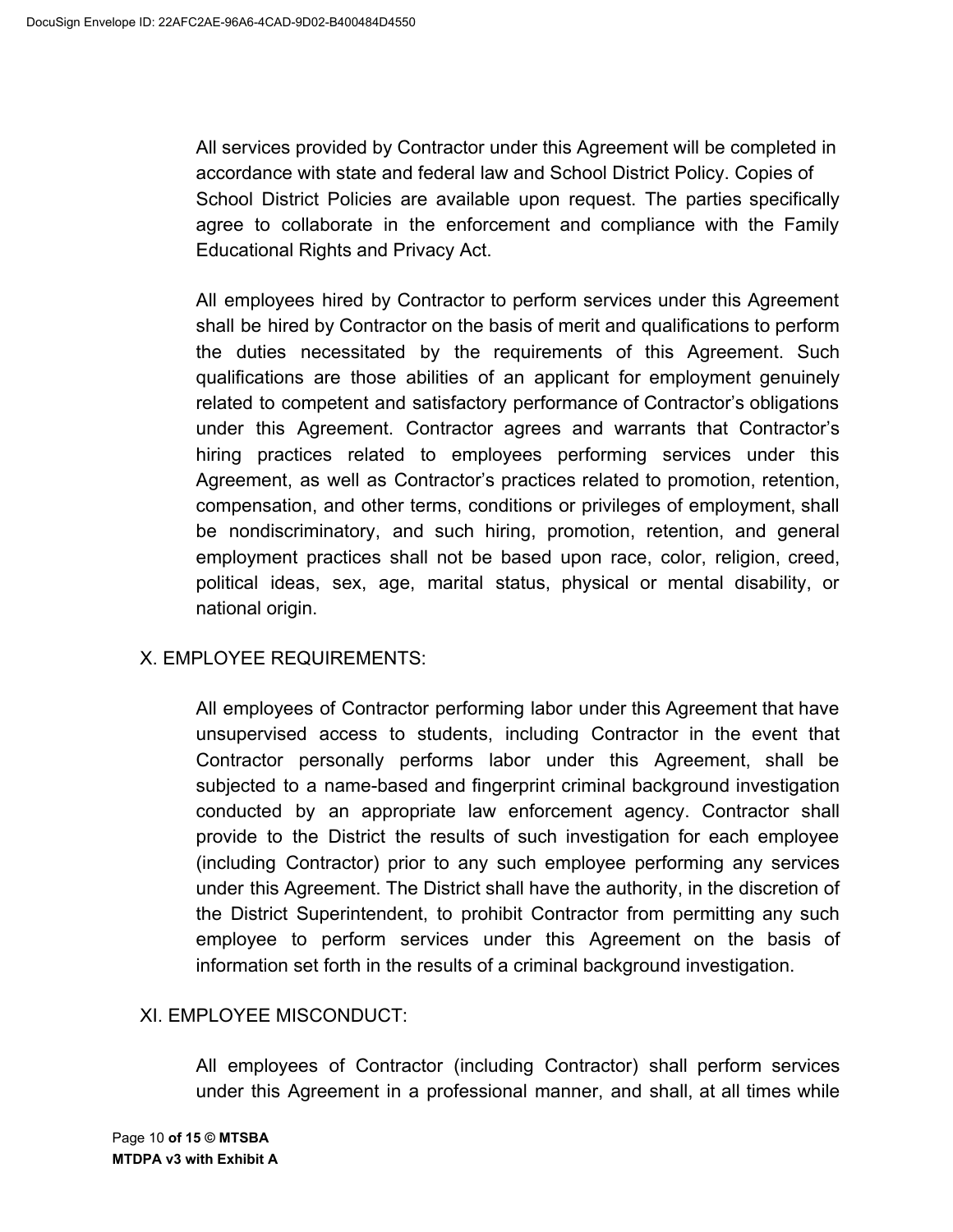present on District property, behave in a manner appropriate to a school setting. Contractor shall discipline or terminate the employment of any of Contractor's employees performing services under this Agreement for engaging in any conduct inappropriate to a school setting, including, but not limited to, being under the influence or in possession of alcohol or any controlled substance while on District property; use of foul language; bullying or harassment of District students or staff; or such other conduct deemed inappropriate by the District. The District shall have the authority, in the discretion of the District Superintendent, to prohibit Contractor from permitting any employee to perform services under this Agreement based upon one or more instances of employee misconduct as described herein.

### XII. TERMINATION PRIOR TO EXPIRATION OF CONTRACT TERM:

This Agreement may be terminated at any time prior to expiration of the contract term by mutual agreement of the parties in writing. This Agreement may be terminated unilaterally by either party for cause or noncompliance with the terms, conditions, and requirements set forth herein, provided, however, that the noncompliant party shall first be entitled to a written demand for compliance and a reasonable opportunity to cure any noncompliance therein identified. Failure to cure any identified noncompliance within 20 days of receipt of written demand shall constitute a material breach of this Agreement, and shall entitle the non-breaching party to immediately terminate this Agreement. All parties subject to a contract voided under this subdivision shall return all pupil records in their possession to the school district

### XIII. ENTIRE AGREEMENT, MODIFICATION, AND WAIVER:

This Agreement embodies the complete agreement of the parties hereto, superseding all oral and written previous and contemporary agreements between the parties. No alteration or modification of this Agreement shall be valid unless evidenced by a writing signed by the parties to this Agreement. A waiver of any term or condition of this Agreement or breach of this agreement shall not be deemed a waiver of any other term or condition of this Agreement or any part hereof or of any later breach of this Agreement. Any waiver must be in writing each time a waiver occurs.

### XIV. SAVINGS CLAUSE: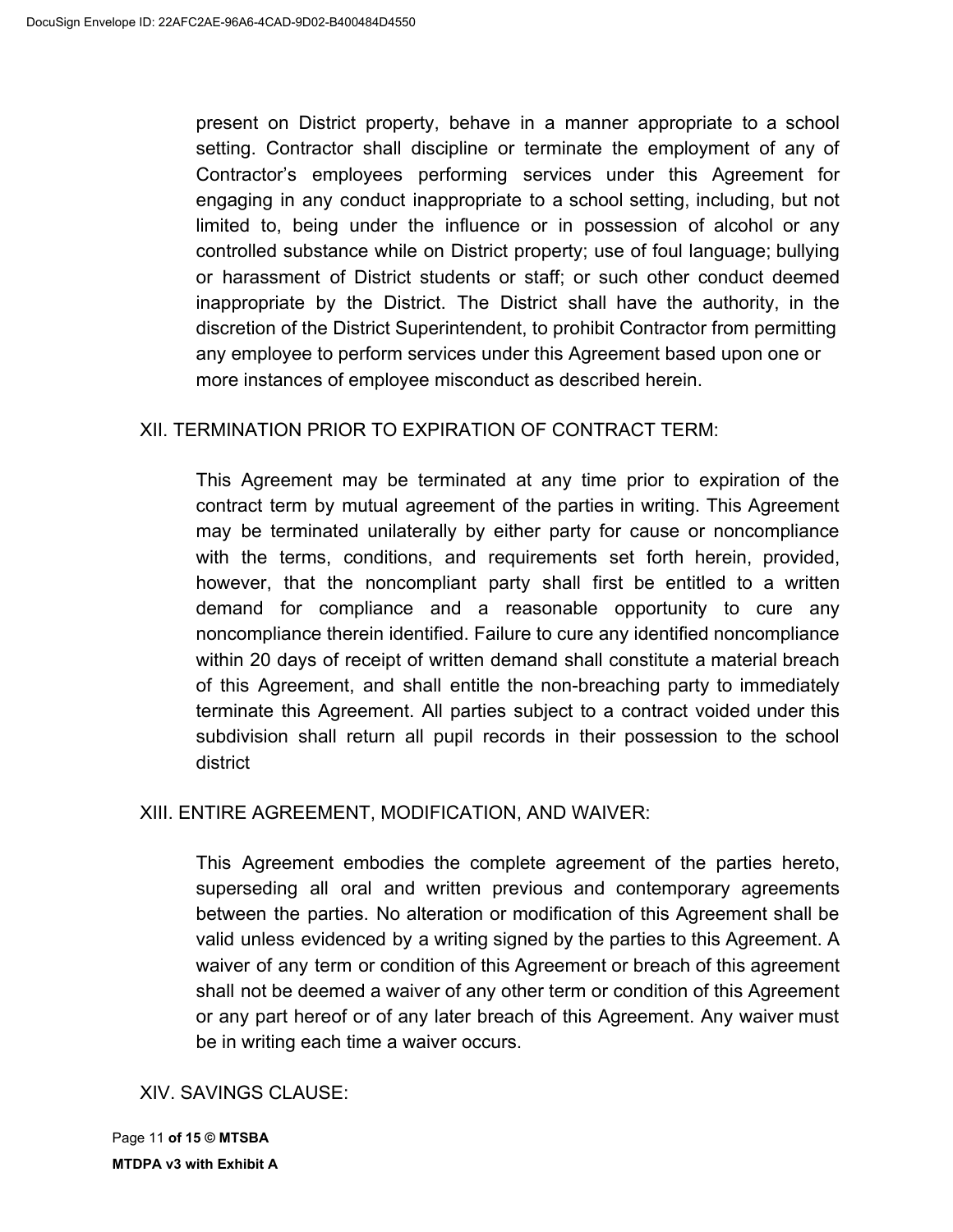In the event any one or more of the provisions contained in this Agreement shall, for any reason, be held invalid, illegal, or unenforceable, such invalidity, illegality, or unenforceability shall not affect any other provision thereof, and this Agreement shall be construed as if such invalid, illegal, or unenforceable provision had never been contained herein.

### XV. NOTICES:

All notices, consents, request, instructions approvals or other communications provided for herein shall be in writing and delivered by both email and personal delivery or regular U.S. mail, return receipt requested, to the last known address of the party being provided such notice.

# XVI. ENFORCEMENT AND INTERPRETATION:

This Agreement shall be enforced and interpreted pursuant to the laws of the State of Montana. Jurisdiction over any claim or action for interpretation or enforcement of, or otherwise arising from the terms and conditions of this Agreement, shall be with the appropriate Montana District Court.

This agreement is subject to the laws of Montana and School District policy. Contractor is expressly notified that the agreement is subject to the Montana Pupil Online Personal Information Protection Act and violation of the act may be considered a crime a conviction of such may result in a fine not less than \$200 or more than \$500.

Any civil claim arising out of or related to the Agreement, or services provided under the Agreement, may be subject to mediation at the request of either party. School District and Contractor expressly agree that mediation shall not be a condition precedent to the initiation of any litigation arising out of such Claims. Claims for injunctive relief shall not be subject to this Section. Any claim not resolved in mediation shall be subject to litigation in accordance with the laws of the State of Montana. Any litigation shall be conducted in Montana district court. Mandatory and exclusive venue for any disputes shall be in the county in which the School District is located.

Notwithstanding anything to the contrary in the Agreement or in any document forming a part hereof, there shall be no mandatory arbitration for any dispute arising hereunder. The parties may mutually agree in writing to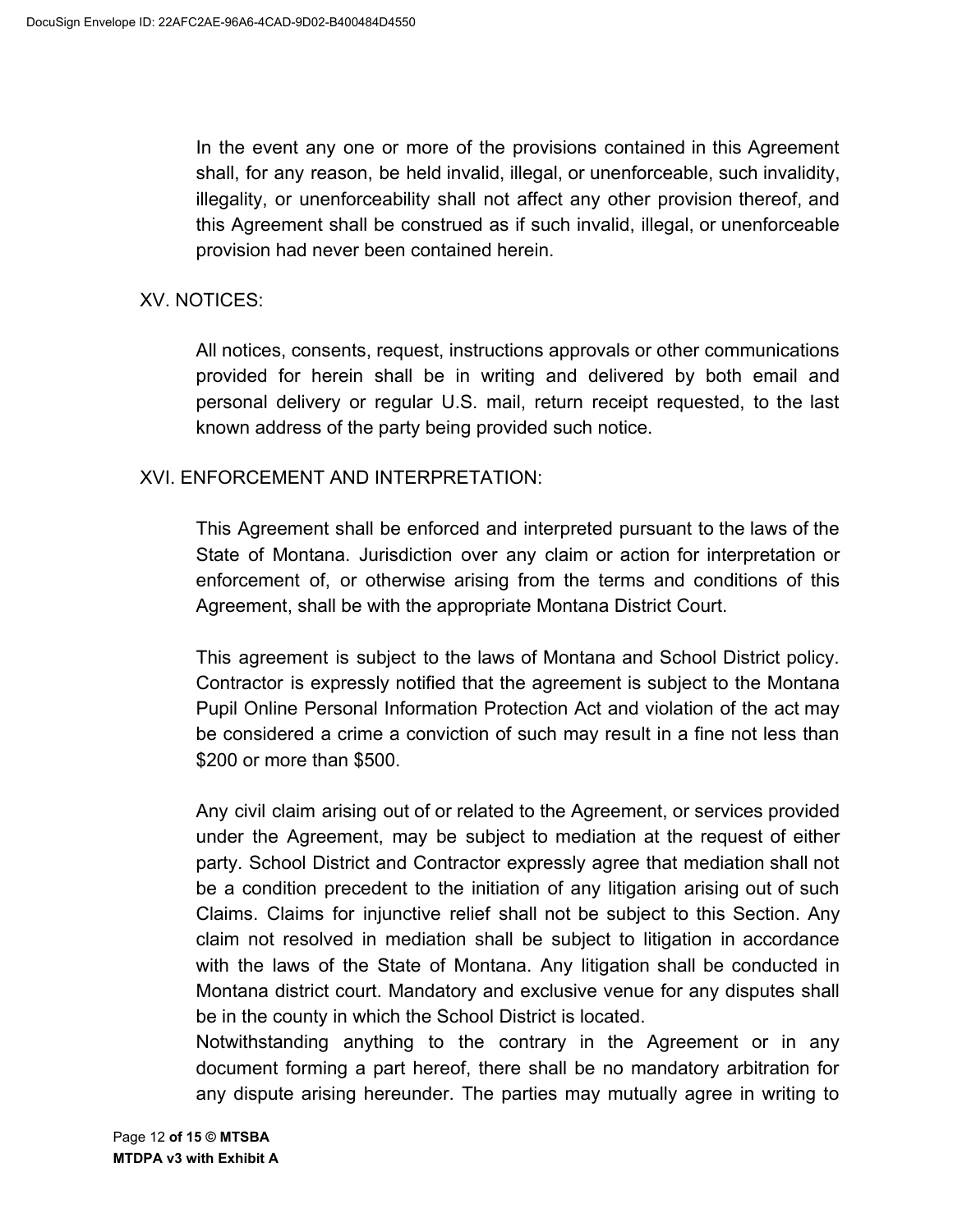submit a dispute to arbitration but the default dispute resolution shall be litigation. Contractor stipulates that the School District is a political subdivision of the State of Montana, and, as such, enjoys immunities from suit and liability provided by the Constitution and laws of the State of Montana. By entering into this Agreement, the School District does not waive any of its immunities from suit and/or liability, except as otherwise specifically provided herein and as specifically authorized by law. In any adjudication under this Agreement, reasonable and necessary attorneys' fees may be awarded to the prevailing party. The parties acknowledge that, as a public entity in the State of Montana, the School District and entities contracting with the School District must comply with the open records laws of the State.

I have read this Agreement, understand its terms, and agree to be bound

| thereby. DATED this $23$ day of April           |                                      | 2020          |                        |
|-------------------------------------------------|--------------------------------------|---------------|------------------------|
| DocuSigned by:<br>Jason Olim<br>D931F69BBAEC4EA |                                      | Year<br>Date: | 4/23/2020              |
| Jason Olim                                      | , Contractor                         |               |                        |
| <b>CTO</b><br>Title/Position:                   |                                      |               |                        |
| Company Name: Classtag Inc.                     |                                      |               |                        |
| Company Address: $^{235}$ W 48th st, 43c        |                                      |               |                        |
| Company Phone Number: 267.909.2239              |                                      |               |                        |
| Company Website: www.classtag.com               |                                      |               |                        |
|                                                 |                                      |               |                        |
|                                                 |                                      |               |                        |
|                                                 | Board Chair Hamilton School District |               |                        |
| ATTEST:                                         |                                      |               |                        |
|                                                 |                                      |               |                        |
|                                                 | , District Clerk Hamilton            |               | <b>School District</b> |
|                                                 |                                      |               |                        |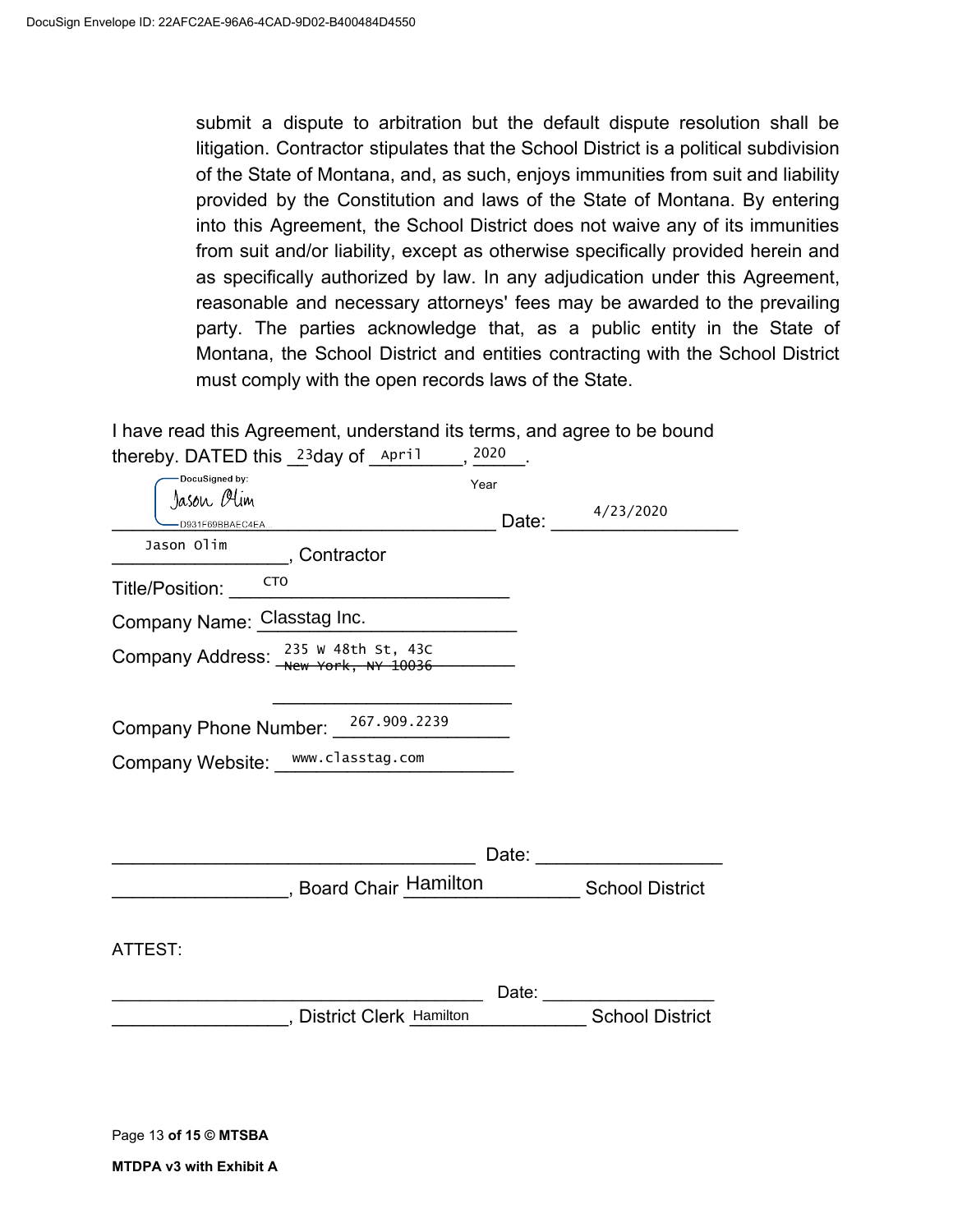# **OPTIONAL EXHIBIT "A" GENERAL OFFER OF PRIVACY TERMS**

**1**. **Offer of Terms** Provider offers the same privacy protections found in this DPA between it and the LEA to any other school district ("Subscribing LEA") who accepts this General Offer though its signature below. The Provider agrees that the information on the next page will be replaced throughout the Agreement with the information specific to the Subscribing LEA filled on the next page for the Subscribing LEA. This General Offer shall extend only to privacy protections and Provider's signature shall not necessarily bind Provider to other terms, such as price, term, or schedule of services, or to any other provision not addressed in this DPA. The Provider and the Subscribing LEA may also agree to change the data provide by LEA to the Provider to suit the unique needs of the Subscribing LEA. The Provider may withdraw the General Offer in the event of: (1) a material change in the applicable privacy statues; (2) a material change in the services and products subject listed in the Originating Service Agreement; or three (3) years after the date of Provider's signature to this Form. Provider shall notify the LEA in the event of any withdrawal so that this information may be transmitted to the Subscribing LEAs.

| Provider's Name: Classtag Inc.                         |       |           |  |
|--------------------------------------------------------|-------|-----------|--|
| DocuSigned by:<br>Jason Olim<br>BY:<br>D931F69BBAEC4EA | Date: | 4/23/2020 |  |
| <b>Printed Name:</b><br>Jason Olim                     |       |           |  |
| Title/Position:<br>C <sub>T</sub> O                    |       |           |  |

# **2**. **Subscribing LEA (Local Education Agency)**

A Subscribing LEA, by signing a separate Service Agreement with Provider, and by its signature below, accepts the General Offer of Privacy Terms. The Subscribing LEA's individual information is contained on the next page.

Page 14 **of 15 © MTSBA MTDPA v3 with Exhibit A**